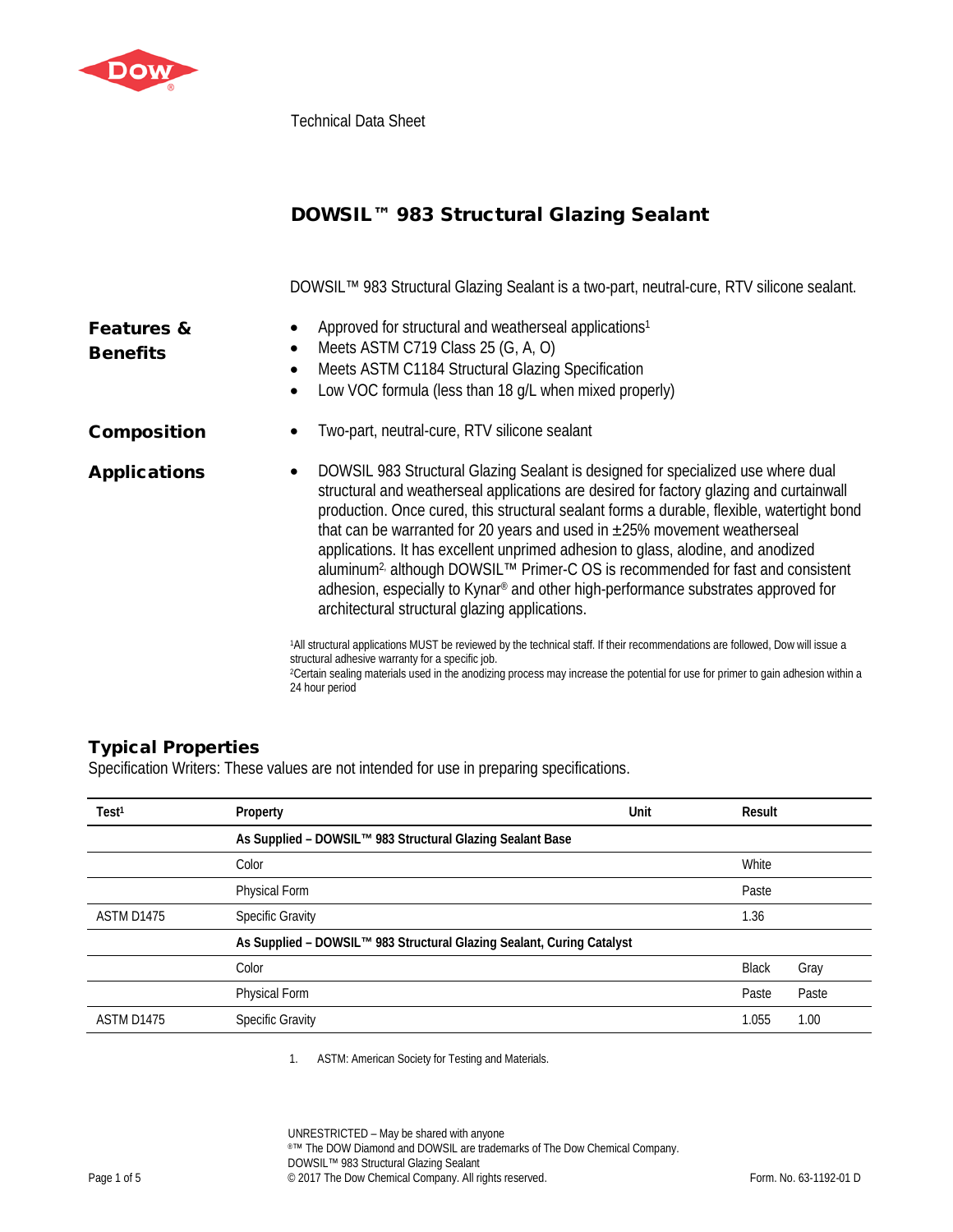## Typical Properties (Cont.)

| Test               | Property                                                | Unit               | Result      |
|--------------------|---------------------------------------------------------|--------------------|-------------|
|                    | As Catalyzed - Mixed at 9:1 Base to Catalyst by Volume  |                    |             |
|                    | <b>Working Time</b>                                     | minutes            | $10 - 25$   |
|                    | Unit Handling Time, 24°C (75°F), minimum <sup>2</sup>   | Hours <sup>3</sup> | $4 - 24$    |
|                    | VOC Content, mixed black or gray <sup>4,5</sup>         | g/L                | < 18        |
| <b>ASTM D 2202</b> | Flow/Sag (slump)                                        | inches(mm)         | < 0.2 (< 5) |
|                    | As Cured - 1 Day at Room Temperature (77°F and 50% RH)  |                    |             |
| ASTM C 661         | Durometer Hardness, Shore A                             | points             | $30 - 40$   |
|                    | As Cured - 7 Days at Room Temperature (77°F and 50% RH) |                    |             |
| ASTM C 661         | Durometer Hardness, Shore A                             | points             | $35 - 45$   |
| ASTM D 412         | Tensile Strength, Ultimate                              | psi (MPa)          | 300(2.0)    |
| <b>ASTM C 1135</b> | Tensile Strength at 25%                                 | psi (MPa)          | 50(0.35)    |
| <b>ASTM C 1135</b> | Tensile Strength, Ultimate                              | psi (MPa)          | 160(1.1)    |
| <b>ASTM C 1135</b> | Elongation, Ultimate                                    | %                  | 120         |
|                    | <b>Specifications</b>                                   |                    |             |
| ASTM C 719         | Movement Capability                                     | %                  | ±25         |
| <b>ASTM C 1184</b> | Structural Silicone Sealant Specification               |                    | Passes      |

2. Adhesion must be confirmed prior to shipping to job site.

3. Timeframe depends on how units are moved and verified for performance by deglazing for adhesion and fill.

4. Based on South Coast Air Quality Management District of California. Maximum VOC is listed both inclusive and

exclusive of water and exempt compounds.

5. Depending on mixing ratio.

**Description** DOWSIL 983 Structural Glazing Sealant is a two-part silicone formulation. As supplied, the base is a smooth, white paste and the curing agent is available in black or gray. Once catalyzed, the material cures to a high-modulus, flexible silicone rubber that is flexible for use in structural and/or weatherseal applications.

DOWSIL 983 Structural Glazing Sealant features:

- Unprimed adhesion to most common construction materials
- A physical property profile that is more than sufficient for structural adhesive and weatherseal applications
- A noncorrosive by-product
- Excellent weatherability, durability and recovery after repeated extension and compression up to 25%

DOWSIL 983 Structural Glazing Sealant is compatible with reflective glass, laminated glass, and most insulating glass. It can be used in deep, narrow joints to obtain a full and complete cure.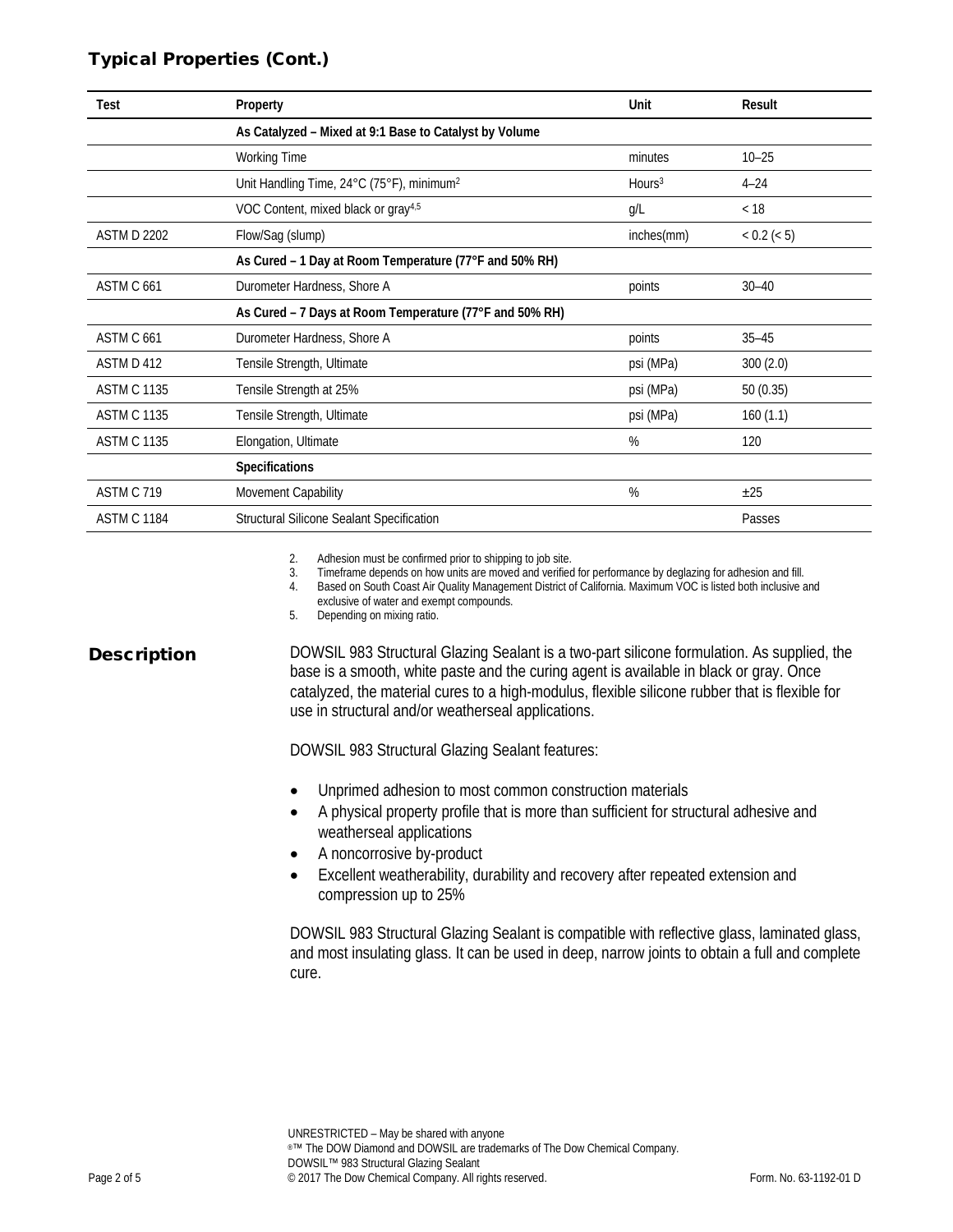| <b>How To Use</b>                        | DOWSIL 983 Structural Glazing Sealant, when used in structural applications, MUST be<br>reviewed by the technical staff, attention Construction Sealants Technical Service and<br>Development.                                                                                                                                                                                                                                                                                                                                                                                                                                                   |
|------------------------------------------|--------------------------------------------------------------------------------------------------------------------------------------------------------------------------------------------------------------------------------------------------------------------------------------------------------------------------------------------------------------------------------------------------------------------------------------------------------------------------------------------------------------------------------------------------------------------------------------------------------------------------------------------------|
|                                          | Complete design and installation guidelines are contained in the Americas Technical<br>Manual, available from Dow, and must be followed for warrantable applications when using<br>this product.                                                                                                                                                                                                                                                                                                                                                                                                                                                 |
| <b>Method Of</b><br><b>Application</b>   | DOWSIL 983 Structural Glazing Sealant curing agent must be thoroughly mixed into the<br>base using an airless mixing system. DOWSIL 983 Structural Glazing Sealant is compatible<br>with existing commercial two-part silicone dispensing equipment. Neither hand mixing nor<br>mechanical mixing is satisfactory due to incorporation of air, resulting in altered physical<br>properties.                                                                                                                                                                                                                                                      |
|                                          | Lot matching of DOWSIL 983 Structural Glazing Sealant curing agent and base is NOT<br>required. DOWSIL 983 Structural Glazing Sealant curing agent should be lightly stirred if<br>any separation is seen prior to use. Because of its reactivity with atmospheric moisture,<br>curing agent should not be exposed to air for prolonged periods.                                                                                                                                                                                                                                                                                                 |
|                                          | DOWSIL 983 Structural Glazing Sealant is supplied as two separate components. As a<br>custom feature, the cure rate may be adjusted by changing the base-to-curing-agent ratio<br>from 8:1 to 10:1 by volume. Sealant physical properties are not significantly changed over<br>this range. Changes in the temperature and humidity of the environment and material<br>temperatures in the package will affect snap time and cure properties. Colder temperatures<br>will slow cure and adhesion development. To obtain optimum adhesion, joints should be<br>tooled immediately after sealant application to ensure complete substrate contact. |
|                                          | Questions about the use of DOWSIL 983 Structural Glazing Sealant can be answered by<br>calling your local application sales engineer. Our laboratory personnel and technical service<br>staff are also available for assistance.                                                                                                                                                                                                                                                                                                                                                                                                                 |
| <b>Handling</b><br><b>Precautions</b>    | PRODUCT SAFETY INFORMATION REQUIRED FOR SAFE USE IS NOT INCLUDED IN<br>THIS DOCUMENT. BEFORE HANDLING, READ PRODUCT AND SAFETY DATA SHEETS<br>AND CONTAINER LABELS FOR SAFE USE, PHYSICAL AND HEALTH HAZARD<br>INFORMATION. THE SAFETY DATA SHEET IS AVAILABLE ON THE DOW WEBSITE AT<br>WWW.CONSUMER.DOW.COM, OR FROM YOUR DOW SALES APPLICATION<br>ENGINEER, OR DISTRIBUTOR, OR BY CALLING DOW CUSTOMER SERVICE.                                                                                                                                                                                                                                |
| <b>Usable Life And</b><br><b>Storage</b> | DOWSIL 983 Structural Glazing Sealant should be stored in airtight, closed containers.<br>When stored at or below 79°F (26°C) for gray and 86°F (30°C) for black, both the base and<br>curing agent have a shelf life of 12 months from date of manufacture. Refer to product<br>packaging for "Use By" date.                                                                                                                                                                                                                                                                                                                                    |
| Packaging<br><b>Information</b>          | DOWSIL 983 Structural Glazing Sealant curing agent and DOWSIL 983 Structural Glazing<br>Sealant Base are packaged separately.                                                                                                                                                                                                                                                                                                                                                                                                                                                                                                                    |
|                                          | DOWSIL 983 Structural Glazing Sealant Base is available in 48.5 gal (183.8 L) lined,<br>straight-sided drums or fiber packs.                                                                                                                                                                                                                                                                                                                                                                                                                                                                                                                     |
|                                          | DOWSIL 983 Structural Glazing Sealant curing agent is available in 39.6 lb (18 kg) pails for<br>black, 37.5 lb (17 kg) pails for gray.                                                                                                                                                                                                                                                                                                                                                                                                                                                                                                           |
|                                          |                                                                                                                                                                                                                                                                                                                                                                                                                                                                                                                                                                                                                                                  |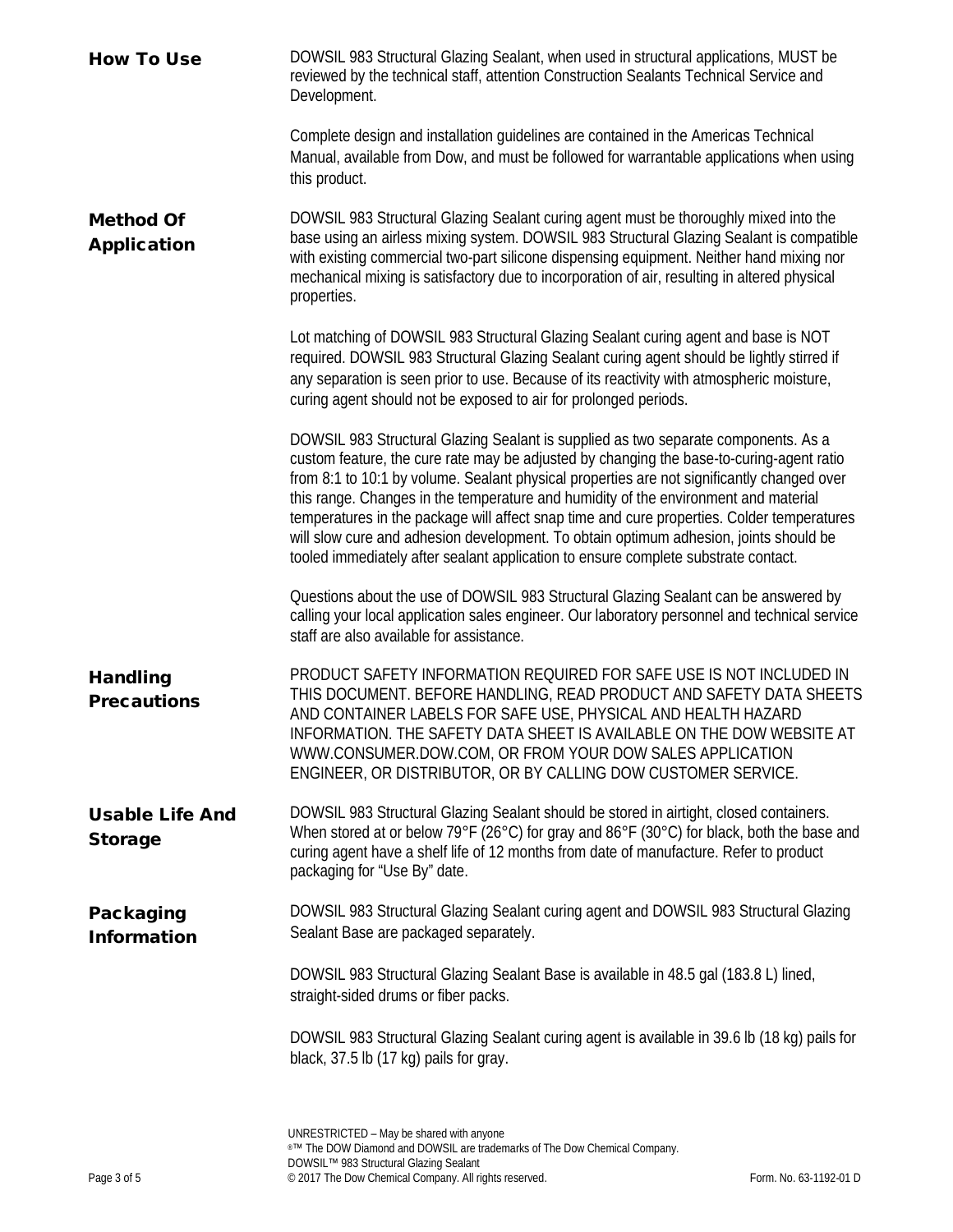| <b>Limitations</b>                                              | DOWSIL 983 Structural Glazing Sealant should not be applied:                                                                                                                                                                                                                                                                                                                                                            |  |
|-----------------------------------------------------------------|-------------------------------------------------------------------------------------------------------------------------------------------------------------------------------------------------------------------------------------------------------------------------------------------------------------------------------------------------------------------------------------------------------------------------|--|
|                                                                 | To building materials that bleed oils, plasticizers, or solvents - materials such as<br>impregnated wood, oil-based caulks, green or partially vulcanized rubber gaskets and<br>tapes<br>Where painting of sealant is required<br>To surfaces in direct contact with food<br>In below-grade or continuous-immersion applications<br>In horizontal joints where abrasion and physical abuse are likely to be encountered |  |
|                                                                 | Because of a potential for incompatibility, DOWSIL 983 Structural Glazing Sealant should<br>not come in contact with, or be exposed to, sealants that liberate acetic acid.                                                                                                                                                                                                                                             |  |
|                                                                 | This product is neither tested nor represented as suitable for medical or pharmaceutical<br>uses.                                                                                                                                                                                                                                                                                                                       |  |
| <b>Health And</b><br><b>Environmental</b><br><b>Information</b> | To support customers in their product safety needs, Dow has an extensive Product<br>Stewardship organization and a team of product safety and regulatory compliance specialists<br>available in each area.                                                                                                                                                                                                              |  |
|                                                                 | For further information, please see our website, www.consumer.dow.com or consult your<br>local Dow representative.                                                                                                                                                                                                                                                                                                      |  |

# Table 1: Typical Weight Equivalents of Volumetric<sup>1</sup> Mixing Ratios

| Volume Ratio  | Equivalent Weight Ratio (Black Curing Agent) | Equivalent Weight Ratio (Gray Curing Agent) |
|---------------|----------------------------------------------|---------------------------------------------|
| $8:1$ to 10:1 | 10.3:1 to 13:1                               | 11:1 to $13.5:1$                            |

1. Standard volumetric pump ratios are normally set at 9:1; check with pump manufacturer.